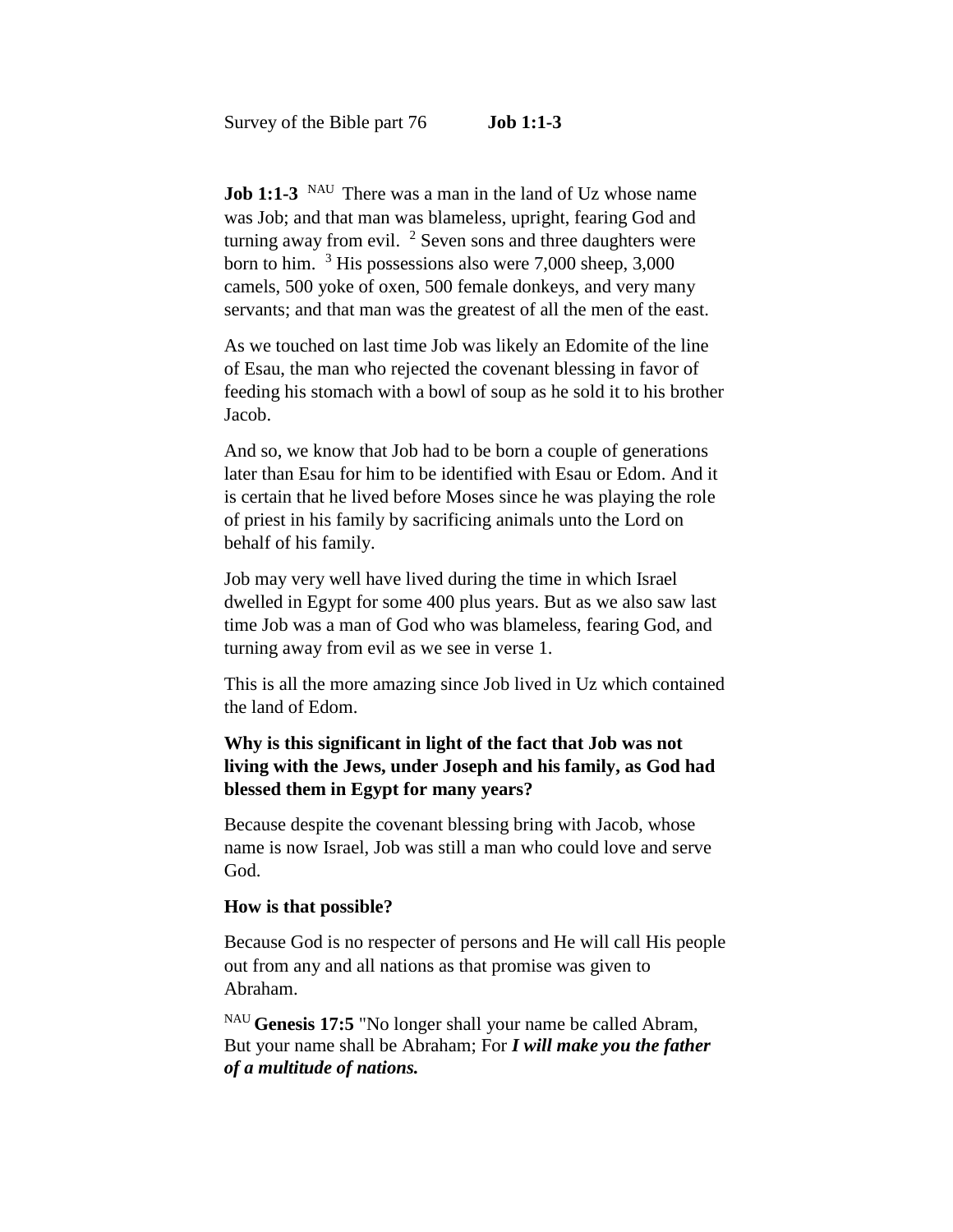**Was the nation of Edom part of the multitude of nations that God could have included?**

## **But again we need to keep in focus that when God gave the promise to Abraham that he would be the father of many nations was God speaking only of physical nations?**

No. He was talking about the people of God out of every nation that would be of the faith of Abraham. This is precisely what Paul was teaching the Romans.

**Romans 4:13-18** <sup>13</sup> For the promise to Abraham or to his descendants that he would be heir of the world was not through the Law, but through the righteousness of faith.  $14$  For if those who are of the Law are heirs, faith is made void and the promise is nullified; <sup>15</sup> for the Law brings about wrath, but where there is no law, there also is no violation. <sup>16</sup> For this reason *it is* by faith, in order that *it may be* in accordance with grace, so that the promise will be guaranteed to all the descendants, not only to those who are of the Law, but also to those who are of the faith of Abraham, who is the father of us all,  $17$  (as it is written, "A FATHER OF MANY NATIONS HAVE I MADE YOU") in the presence of Him whom he believed, *even* God, who gives life to the dead and calls into being that which does not exist.  $18$  In hope against hope he believed, so that he might become a father of many nations according to that which had been spoken, "SO SHALL YOUR DESCENDANTS BE."

And we see the ultimate fulfillment of this when the New Jerusalem is being described in the book of Revelation where the light of Christ will illumine that city.

**Revelation 21:24-27** <sup>24</sup> The nations will walk by its light, and the kings of the earth will bring their glory into it.  $2^{\frac{3}{2}}$  In the daytime (for there will be no night there) its gates will never be closed;  $^{26}$ and they will bring the glory and the honor of the nations into it;  $27$ and nothing unclean, and no one who practices abomination and lying, shall ever come into it, but only those whose names are written in the Lamb's book of life.

## **When it says there in verse 28 that they will bring the glory and the honor of the nations into it, what nations are inferred here?**

Peoples from every tribe, tongue and nation.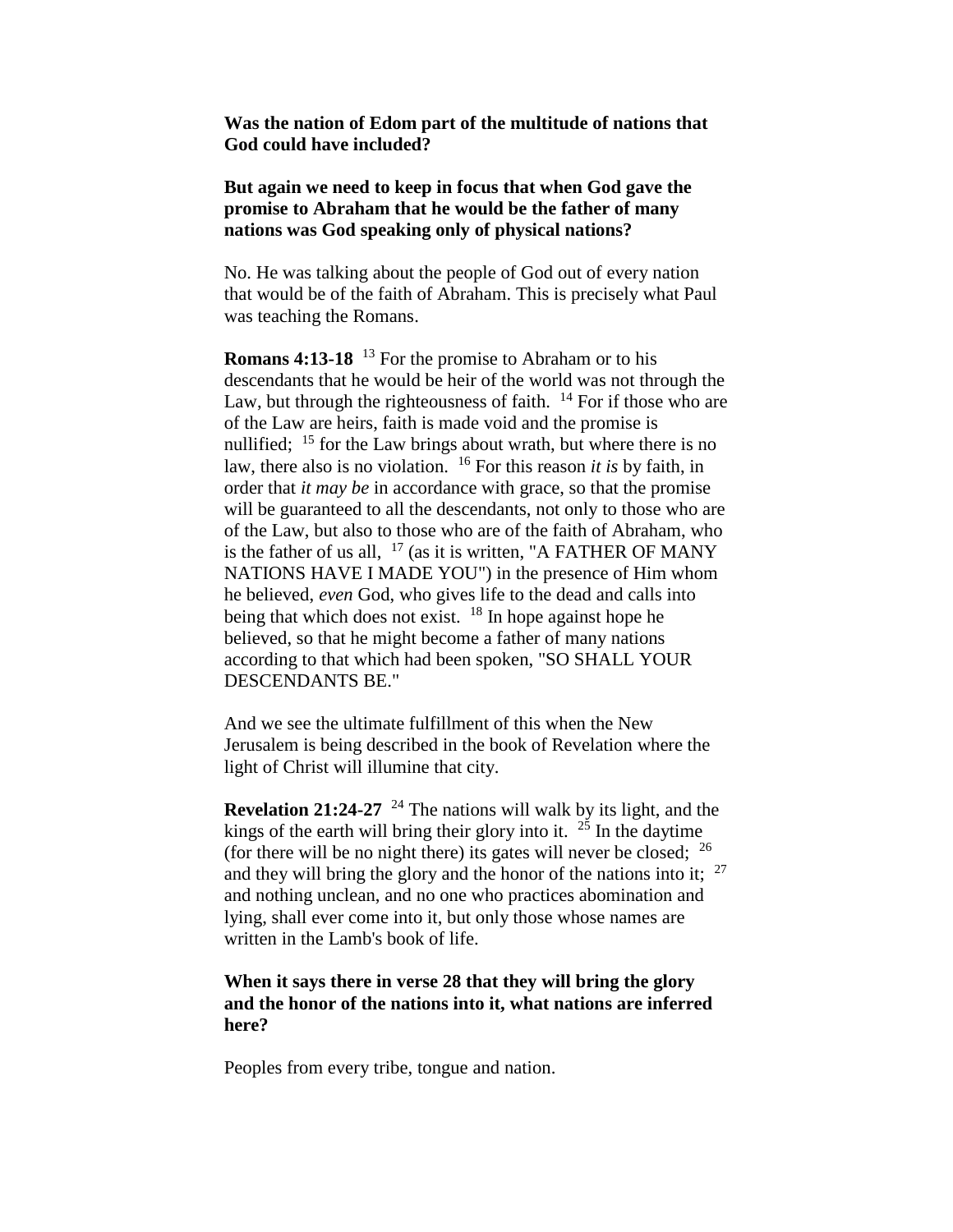**Revelation 5:9-10** <sup>9</sup> And they sang a new song, saying, "Worthy" are You to take the book and to break its seals; for *You were slain, and purchased for God with Your blood men from every tribe and tongue and people and nation.* <sup>10</sup> "You have made them *to be*  a kingdom and priests to our God; and they will reign upon the earth."

And yet, there is really only one nation under God, it just happens to be made up of all of God's chosen people from all parts of the world. And this is why the one nation of Israel in the O.T. best depicts the true people of God upon whom God places His mercy and grace.

This is why it is sometimes hard for people to differentiate between promises to the nation of Israel and promises to the people of God who have the faith of Abraham, who are also described as Israel. Again we see a classic example of this in the book of Hosea.

**Hosea 1:6-11** <sup>6</sup> Then she conceived again and gave birth to a daughter. And the LORD said to him, "Name her Lo-ruhamah, for I will no longer have compassion on the house of Israel, that I would ever forgive them.  $7$  "But I will have compassion on the house of Judah and deliver them by the LORD their God, and will not deliver them by bow, sword, battle, horses or horsemen." <sup>8</sup> When she had weaned Lo-ruhamah, she conceived and gave birth to a son. <sup>9</sup> And the LORD said, *"Name him Lo-ammi, for you are not My people and I am not your God." <sup>10</sup> Yet the number of the sons of Israel Will be like the sand of the sea, Which cannot be measured or numbered; And in the place Where it is said to them, "You are not My people," It will be said to them, "You are the sons of the living God."* <sup>11</sup> And the sons of Judah and the sons of Israel will be gathered together, And they will appoint for themselves one leader, And they will go up from the land, For great will be the day of Jezreel.

### **How can God, on the one hand, say that Israel is not My people and I am not your God, and yet in the very next verse He can say, It will be said to them, You are the sons of the living God?**

Because the Israel that God spoke of and the Israel depicted in the physical nation are not one and the same. And so, when God makes a promise to Israel it is not necessarily to the physical nation, but rather to the people of God from all nations. We can see this in the book of Ezekiel.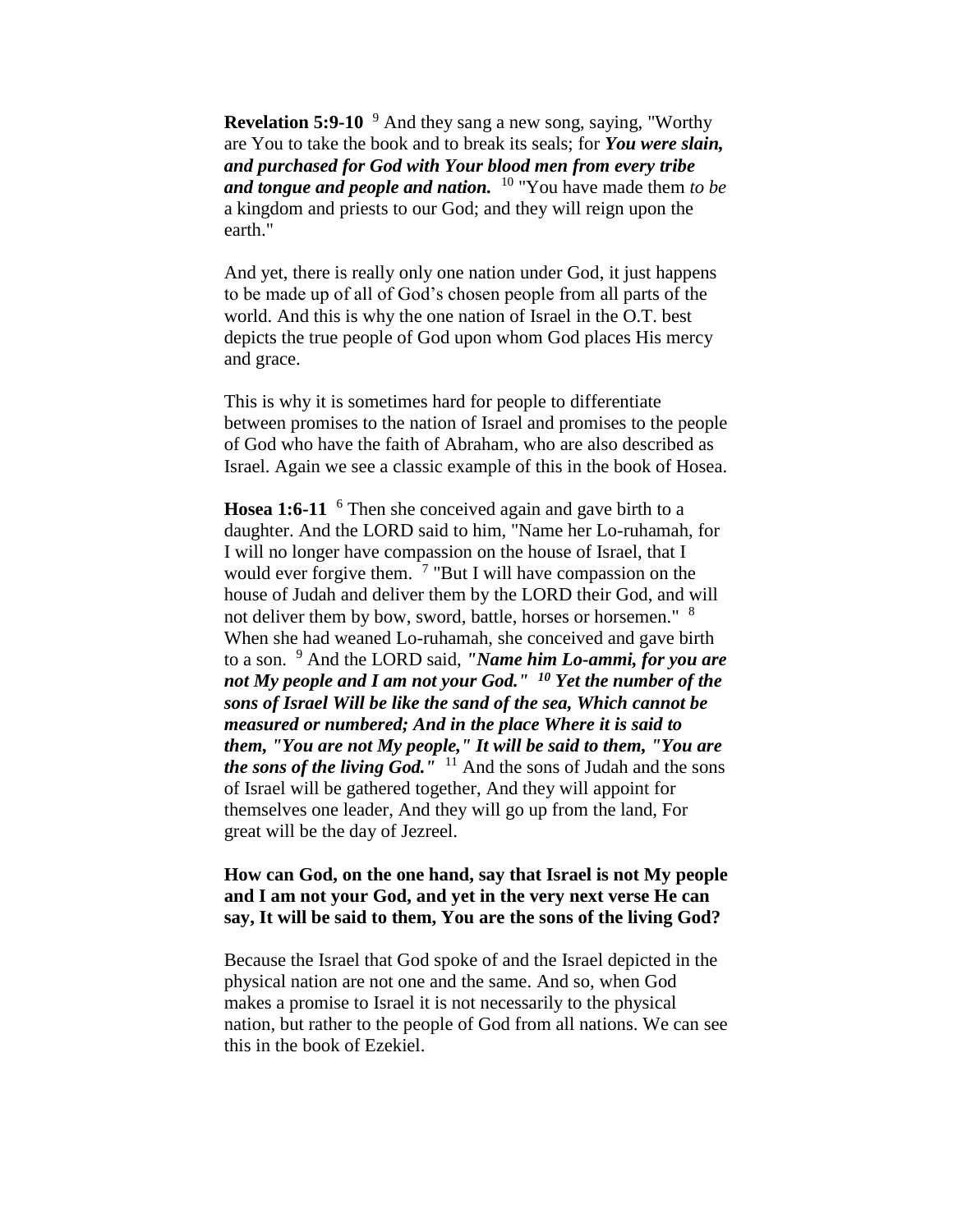**Ezekiel 36:22-23**  <sup>22</sup> "Therefore say to the house of Israel, 'Thus says the Lord GOD, "It is not for your sake, O house of Israel, that I am about to act, but for My holy name, which you have profaned among the nations where you went.  $23$  "I will vindicate the holiness of My great name which has been profaned among the nations, which you have profaned in their midst. Then the nations will know that I am the LORD," declares the Lord GOD, "when I prove Myself holy among you in their sight.

### **What group of people is God speaking to here?**

To the physical descendants of Abraham, Isaac and Jacob, now known as the nation of Israel; the same nation that collectively profaned the name of God and who suffered His judgment.

But as we continue in Ezekiel, out of this same group of people is another people established by God.

**Ezekiel 36:24-27** <sup>24</sup> "For I will take you from the nations, gather you from all the lands and bring you into your own land. <sup>25</sup> "Then I will sprinkle clean water on you, and you will be clean; I will cleanse you from all your filthiness and from all your idols. <sup>26</sup> "Moreover, I will give you a new heart and put a new spirit within you; and I will remove the heart of stone from your flesh and give you a heart of flesh. <sup>27</sup> "I will put My Spirit within you and cause you to walk in My statutes, and you will be careful to observe My ordinances.

#### **Who is Ezekiel still speaking to here?**

Israel. But it is not the Israel who has profaned the name of the Lord who live in the middle east as a physical nation, but the Israel of God whose hearts are changed by God to a people whose dead hearts are brought to life by God Himself as only He can give them new hearts.

They are still called Israel, but just like God speaking to Hosea and his illegitimate offspring through Gomer the harlot, there are two Israel's in mind. One, as God says in Hosea 1:9, You are not My people, and the other Israel whose hearts are changed by God in Hosea 1:10.

Hosea 1:10 <sup>10</sup> Yet the number of the sons of Israel Will be like the sand of the sea, Which cannot be measured or numbered; And in the place Where it is said to them, "You are not My people," It will be said to them, "*You are* the sons of the living God."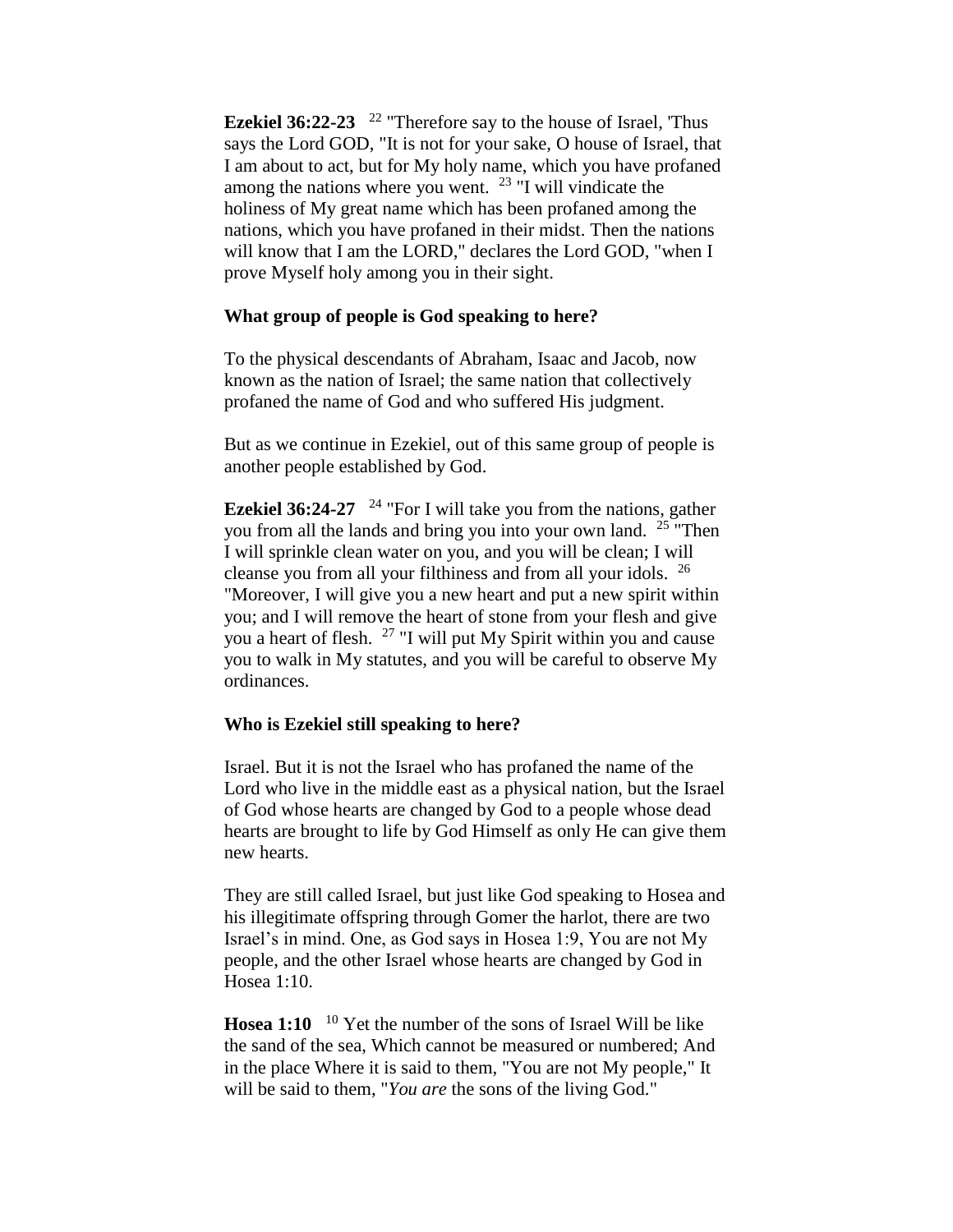Again, notice what it says in verse 10 when it uses the phrase the sons of Israel will be like the sand of the sea.

#### **This is covenant language and where do we see this language and to whom is it addressed originally?**

To Abraham.

NAU **Genesis 22:17** indeed I will greatly bless you, and I will greatly multiply your seed as the stars of the heavens and as the sand which is on the seashore; and your seed shall possess the gate of their enemies.

Again, notice who are called the sons of Israel in Hosea 1:10. It is those who are of the faith of Abraham who are now identified with the promise that numbers greater than the number of the sands of the sea.

But also notice that the larger group called Israel in verse 9 of Hosea are also identified with Israel and yet God says, I am not Your God and you are not My people.

God is not confused with who is whom. There is ultimately only one Israel and it is the Israel whose roots go back to the faith of Abraham who are called out from every nation as Abraham is the father of many nations and yet only one seed.

Galatians 3:16<sup>16</sup> Now the promises were spoken to Abraham and to his seed. He does not say, "And to seeds," as *referring* to many, but *rather* to one, "And to your seed," that is, Christ.

#### **So, was God only restricted in choosing a people for Himself out of the physical nation of Israel?**

No, and so Job would have been one of those chosen who was a son of Abraham in one sense as a physical descendant, but the real connection is not to being of the physical seed of Abraham, but to the faith of Abraham, which identified him as a true son of God, thus making him a spiritual Israelite.

And this is the man that God will use throughout the book of Job to bring honor and glory to the God who chose him out of the land of Uz.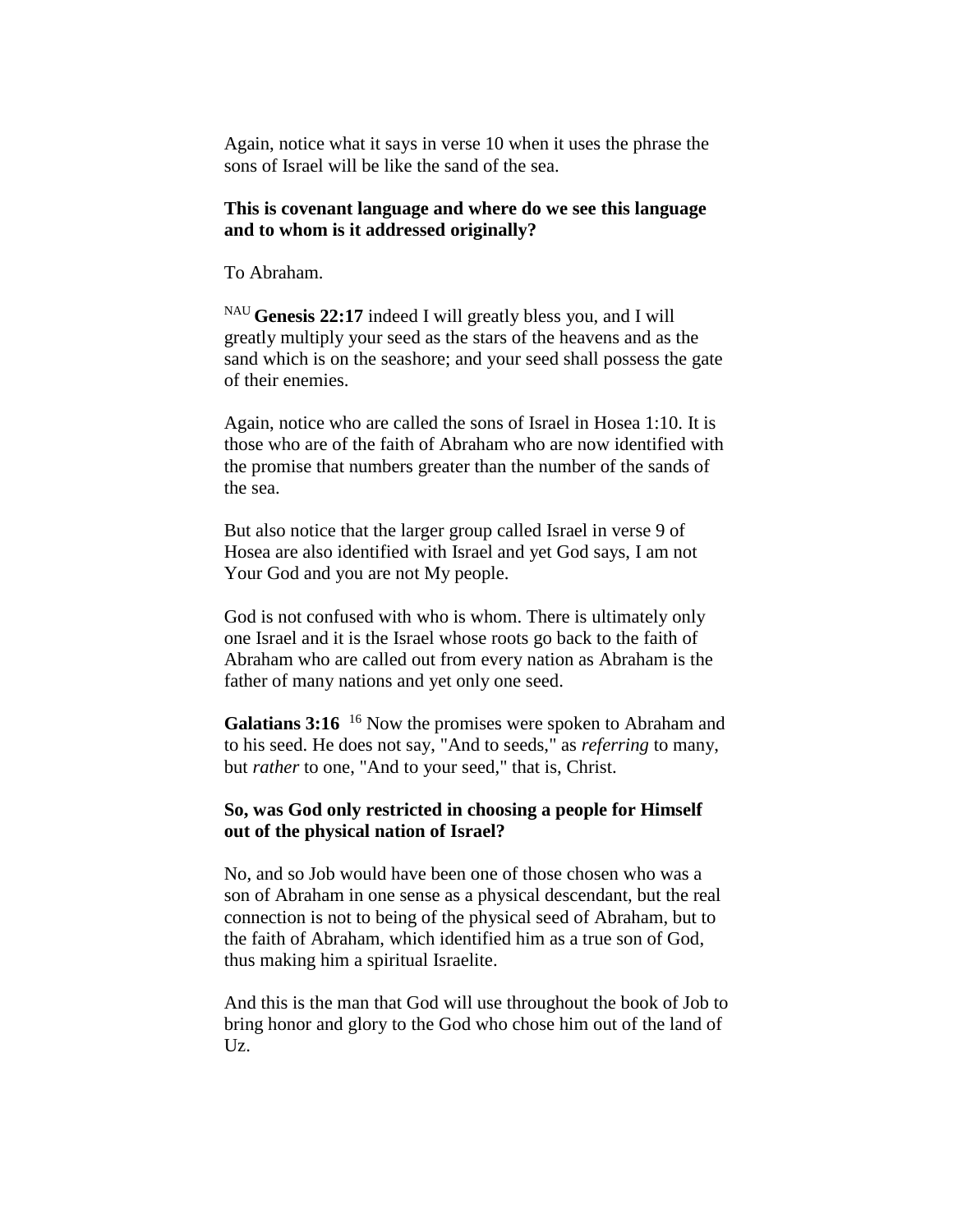To set the stage for us God makes it clear that Job was blessed materially in a very substantial way.

**Job 1:2-3** <sup>2</sup> Seven sons and three daughters were born to him. <sup>3</sup> His possessions also were 7,000 sheep, 3,000 camels, 500 yoke of oxen, 500 female donkeys, and very many servants; and that man was the greatest of all the men of the east.

In verse 2 we are told that Job had 10 children. Later in this chapter we see that all 10 of them were probably grown to some extent as we'll see they are all eating and drinking at a party and some of them are identified as young people. And so they probably ranged from their late teens into their late 20's, 30's. More on them later.

But we're also told that Job had a lot of livestock. . <sup>3</sup> His possessions also were 7,000 sheep, 3,000 camels, 500 yoke of oxen, 500 female donkeys.

For anyone who grew up on a farm or a ranch they would have an idea as to how much land is needed to accommodate all of these animals, keeping in mind that they were probably pastured separate from the other animals that were not of like kind.

I went to a website that had a number of different formulas for pasturing different kinds of animals, depending on what type of grass, amount of water available, the type of cattle and a number of other factors, but they had a general rule of thumb and went like this for cows.

You may have heard a rule-of-thumb is that it takes 1.5 to 2 acres to feed a cow/calf pair for 12 months.

Let's be conservative. So, let's say for each acre of land we have two cows that can be sustained on that land for one year. Agriculture has certainly made great strides in the modern world, but for those who raised animals thousands of years ago, they would have learned many of the same principles just through experience.

So, let's say that Job was not only blessed with all of these animals but also blessed with the knowledge as to how to raise them effectively to arrive at such a large number of animals. But since we're not told that Job had cows, but instead oxen, let's substitute the one for the other and work with the same general numbers.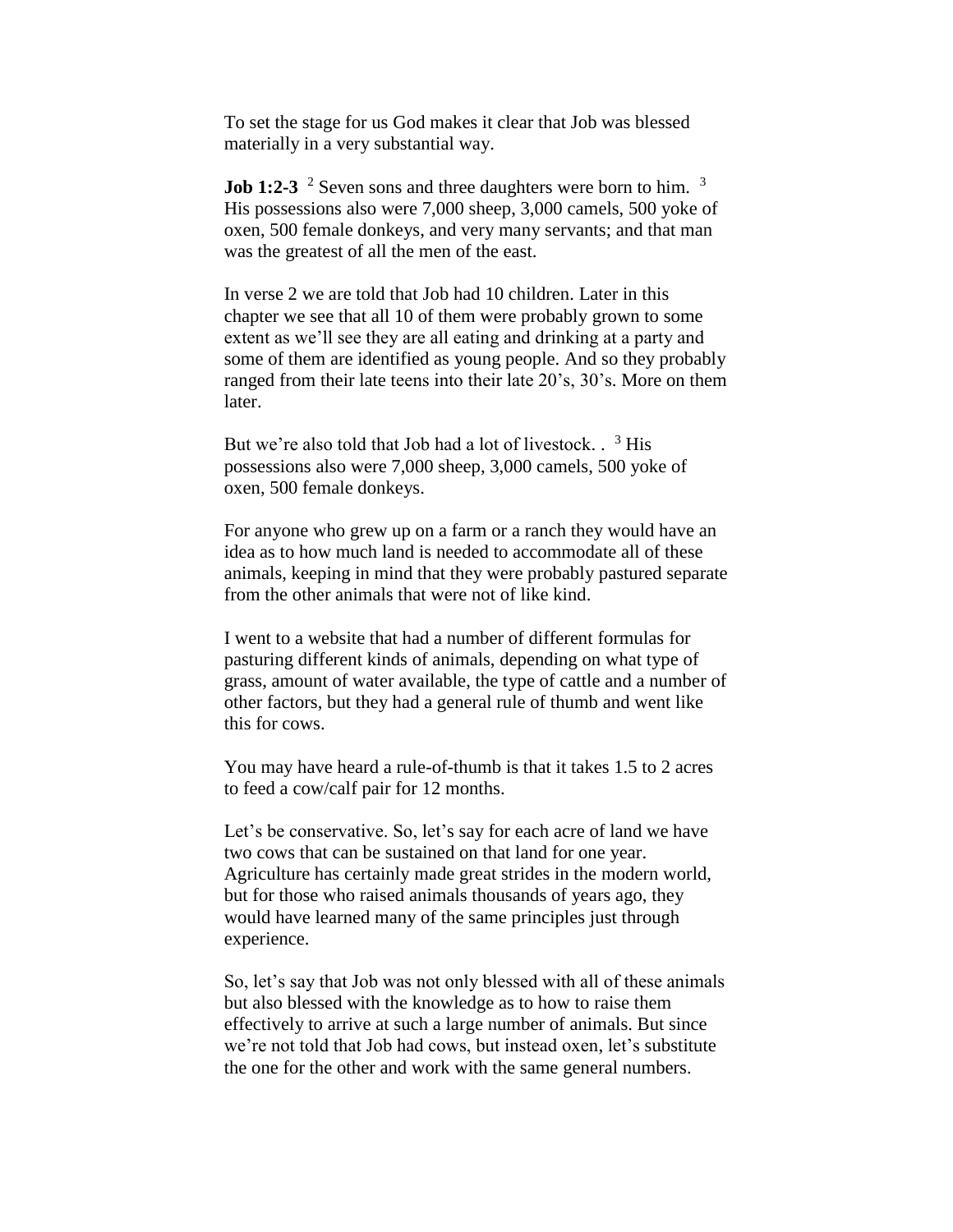With 500 yoke of oxen, assuming they have similar eating habits as that of cows, how many acres would Job need to graze 500 of them if 2 oxen can graze for a year on 1 acre? We divide 2 oxen into the 500 and discover that we would need approximately 250 acres for just the oxen.

Sheep it turns out don't need quite as much land. According to another website Sheep don't require as much space as some larger livestock, like cows. A half-dozen sheep can happily live on just one acre of land, and a flock of more than 100 could be kept on 30 acres.

So, 100 sheep could be kept on 30 acres. But Job doesn't have 100 sheep he has 7,000 sheep. Using the numbers we have before us we would take the number 7,000 and divide it by 100 giving us 70 sets of 100 sheep each needing 30 acres which would amount to 2,100 acres to accommodate 7,000 sheep.

So, at this point Job needs approximately 2,600 acres of land. Now when it comes to camels I found one website where a Palestinian family near the Gaza strip pointed out "You need large areas of arable land that are filled with various grass types.

So, let's assign the same number of camels to an acre as we did with cattle, about 2 per acre. We've got 3,000 of Jobs camels, 2 per acre and so we'd need about 1,500 acres for the camels. Now we're up to about 4,100 acres.

But we're not done. Job has 500 female donkeys. It turns out that donkeys, not unlike horses, need about 2 acres to pasture just one. If this is the case and Job has 500 donkeys, he's going to need about 1,000 acres for his donkeys. And so, he's now up to about 5,100 acres of land.

By the way, there are about 8 square miles of land to 5,100 acres.

You can see that the blessings of Job were plentiful and the 8 square miles of land only accommodated the livestock. That doesn't even take into account the land needed by each family member who were probably all involved with the huge ranch as they likely grew crops as well. So you would need separate spaces for farming.

But we're still not done with the blessings that Job enjoys. We are told that he has very many servants.